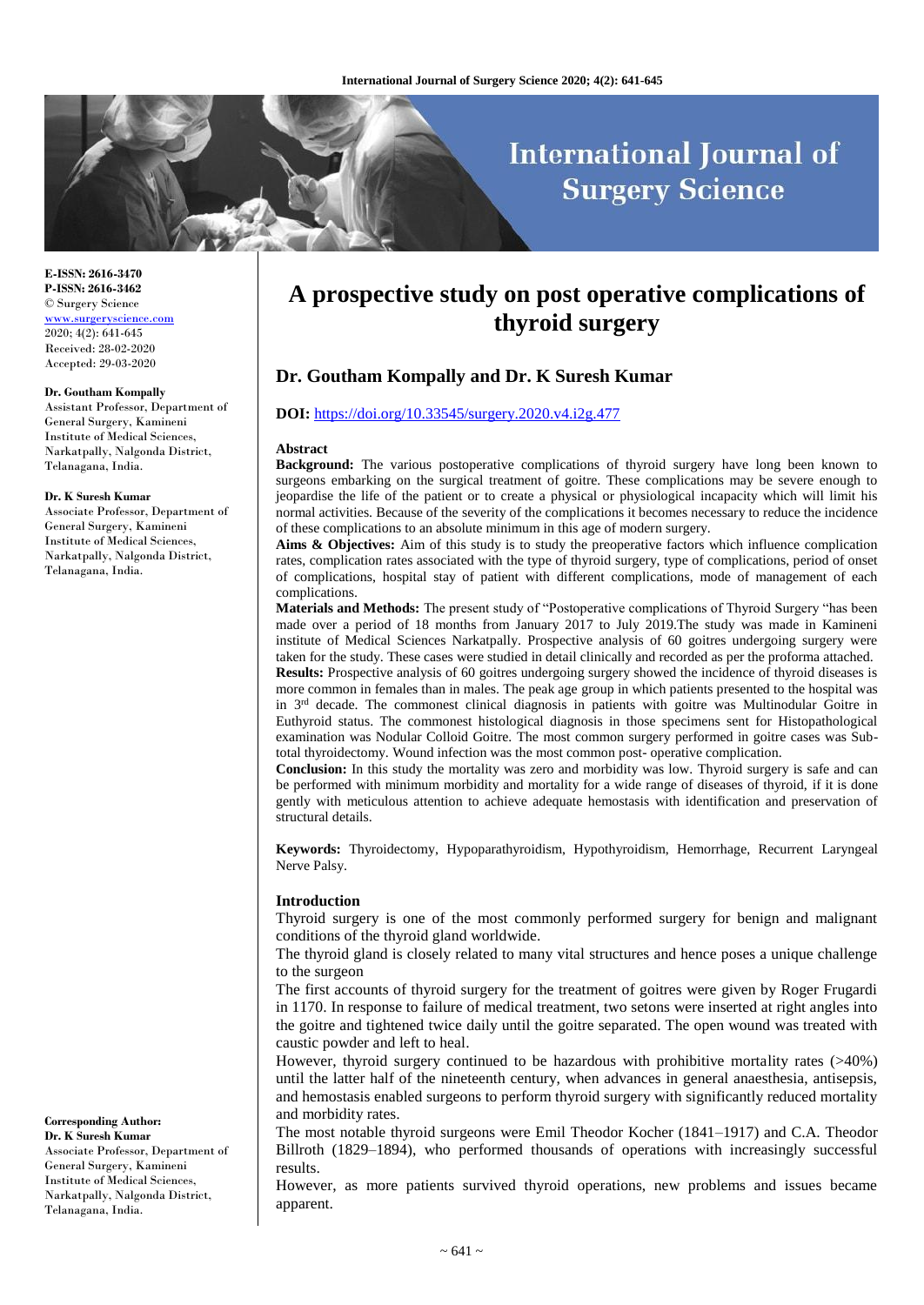Some of the complications are life threatening, hence an attempt is made to study the various complications of thyroid surgery.

#### **Aims & Objectives**

- 1. Preoperative factors which influence complication rates
- 2. Complication rates associated with the type of thyroid surgery
- 3. Type of complications
- 4. Period of onset of complications(time interval between surgery and complications)
- 5. Hospital stay of patient with different complications of thyroid surgery.
- 6. Mode of management of each complication

## **Materials and Methods**

The present study of "Postoperative complications of Thyroid Surgery "has been made over a period of 18 months from January 2017 to July 2019.The study was made in Hospital attached to Kamineni Institute of Medical Sciences.

Prospective analysis of 60 goitres undergoing surgery were taken for the study. These cases were studied in detail clinically and recorded as per the proforma attached.

## **Methods of collecting data**

**Sample size:** Minimum of 50 cases

**Sampling method:** Simple random sampling

**Inclusion criteria:** All patients who are posted for thyroid surgery in Kamineni Institute of Medical Sciences.

**Exclusion criteria**: Patients with previous thyroid surgery and anaesthetic complications.

#### **Methods**

The details of the patient were recorded according to the proforma. The chief complaints were recorded in a chronological order and the history asked in detail along with past history familial history personal history.

The mode of onset of Goitre, its progression, whether associated with pain, sudden enlargement of the swelling were asked in detail. The cosmetic effects of the swelling and its impact on the routine life were recorded.

In the history special preference was given to the symptoms suggestive of hyper/hypo thyroidism, symptoms suggestive of pressure effects like dysphagia, stridor, dysphonia. The medication history was also taken and history of previous irradiation was also taken.

The patients were then examined in detail.

The General Physical Examination was done with attention to anaemia, icterus, clubbing, lymphadenopathy, edema, height, weight, BMI, facies etc.

The Local Examination was divided into four parts; inspection, palpation, percussion and auscultation.

On inspection the site, size, shape, surface, extent, borders, skin over and around the goitre were noted. Movement upwards on deglution was given special importance.

On palpation, the tenderness and local rise of temperature (if any) were noted. The inspector findings were confirmed. The consistency of the goitre along with nodules (if any) were noted. Thyroid fixity was checked. The tracheal position was confirmed. The carotid pulsations were checked for their position. Cervical lymph node areas were palpated.

On percussing the manubrium sternum retrosternal extension or

mediastinal lymphadenopathy was noted.

Auscultation of the thyroid gland especially at the superior poles for bruit was done. The various eye signs of thyrotoxicity was checked in selected patients.

The Systemic Examination was done where the cardiovascular, nervous (including the spine), respiratory and the abdomen systems were examined in detail with special attention to any signs of metastasis.

After examination the patient was subjected to relevant investigations. Routine investigations like Hb%, bleeding time, clotting time, RBS, Urea, Creatinine, Urine Routine, Chest Xray, Electrocardiogram were done.

Plain X-ray of the neck in antero-posterior views and lateral views were taken to look for tracheal deviation or compression. Chest X-ray for retro-sternal extension was done. Thyroid Profile  $(T_3, T_4, TSH)$  were done to know about the hormonal status. FNAC was done in all cases to establish the histological diagnosis. Ultrasound neck was done in selected cases only.

Indirect Laryngoscopy was done routinely in all cases to look for vocal cord status.

The preoperative treatment consisted of correction of co-morbid conditions (if any) and maintenance of euthyroid status.

In this study all patients were non-diabetic.

Depending on the diagnosis appropriate surgery was done.

During surgery utmost precaution was taken to preserve the nerves and the parathyroid glands. Attention was paid to meticulous hemostasis and whether the trachea was softened(in long standing goitres).

Drains were kept in all cases.

Movements of the vocal cords were noted at the end of operation. The operated specimen was sent for histopathological examination for confirmation of the clinical diagnosis in every case. Postoperatively patients were observed in the recovery room, for reactionary hemorrhage and respiratory distress. Patients were examined for signs of hypocalcemia and relevant investigations like serum calcium were ordered in cases of suspected hypocalcemia.

All patients were treated with antibiotics postoperatively. Suction drains were placed in all cases and usually removed after 48 hours.

Routinely sutures were removed in all cases by  $6<sup>th</sup>$  or  $7<sup>th</sup>$ postoperative day. Patients were discharged on the same day. Regular follow up was done in all cases.

All patients were followed up regularly to look for signs of hyper/hypo thyroidism. In those patients who had evidence of voice change or hoarseness, Indirect Laryngoscopy was done.

Appropriate investigations like thyroid profile, serum calcium were done during the follow up period as required.

## **Results**

**Table 1:** Age Distribution

| Age(in years) | <b>Female</b> | Male | <b>Total</b> | Percentage |
|---------------|---------------|------|--------------|------------|
| $10-19$       |               |      |              |            |
| $20-29$       | 15            |      | 18           | 30         |
| 30-39         | 10            |      | 12           | 20         |
| 40-49         |               | 2    | 11           | 18.33      |
| 50-59         |               |      |              | 8.33       |
| 60-69         |               |      | 10           | 16.66      |
| 70-79         |               |      |              | 1.66       |
| Total         |               | 1つ   | 60           | 100        |

Among the 60 patients who underwent thyroid surgery, the youngest patient was 18 years of age and the oldest was 71 years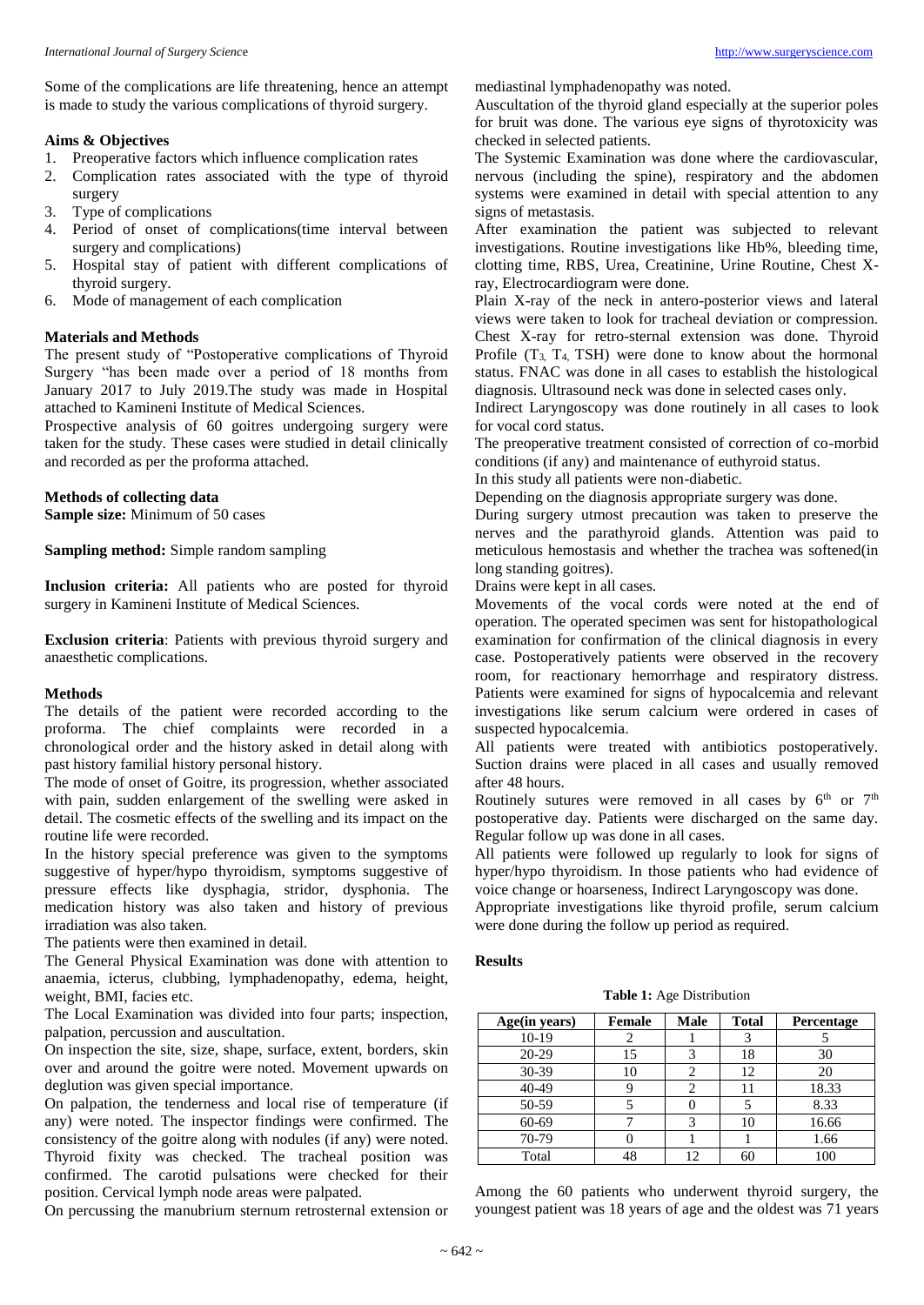of age. The peak age group of individuals undergoing surgery was in the 3<sup>rd</sup> decade.

**Table 2:** Sex Distribution

| Sex    | <b>Number of cases</b> | Percentage |
|--------|------------------------|------------|
| Female |                        |            |
| Male   |                        | 16.66      |

Out of the 60 cases studied, 50 were females and 10 were males with a sex ratio of F:M=7.75:1

**Table 3:** Clinical Diagnosis

| <b>Clinical diagnosis</b> | <b>Number of Patients</b> | Percentage |
|---------------------------|---------------------------|------------|
| Solitary nodular goitre   |                           |            |
| Multinodular goitre       |                           | 66.66      |
| Toxic multinodular goitre |                           | 8.33       |
| Total                     |                           | $\Omega$   |

In the present series,most of the goitres were clinically diagnosed as multinodular goitres(66.6%).Next most common diagnosis was Solitary nodule goitre(25%).

**Table 4:** Histopathological Diagnosis

| <b>Diagnosis</b>        | <b>Number of Patients</b> | Percentage |
|-------------------------|---------------------------|------------|
| Colloid Goitre          |                           | 6.66       |
| Multinodular Goitre     | 15                        | 25         |
| Nodular Colloid Goitre  | 16                        | 26.66      |
| Benign neoplasia        | 08                        | 13.33      |
| Malignant neoplasia     |                           | 3.33       |
| Hashimoto's Thyroiditis |                           | 3.33       |
| Nodular Hyperplasia     |                           | 1.66       |
| Total                   |                           | 100        |

Out of the 60 cases operated, the histopathological report was as follows: 16 cases were Nodular colloid goitre, 15 cases were Multinodular goitre, 4 cases were Colloid goitre, 8 cases were Benign neoplasia (Follicular adenoma), 2 cases were malignant (Papillary carcinoma), 2 cases were Hashimoto's thyroiditis, 1 case was Nodular hyperplasia.

| X-ray neck                     | <b>Number of Patients</b> | Percentage |
|--------------------------------|---------------------------|------------|
| Normal Pretracheal soft tissue |                           | 83.33      |
| Antero-posterior compression   |                           |            |
| <b>Tracheal Deviation</b>      |                           | 6.66       |
| Retrosternal Extension         |                           |            |
| Calcification                  |                           |            |
| Total                          |                           |            |

Out of 60 cases, the trachea was normal in 50 patients, anteroposterior compression was found in 6 cases and tracheal deviation in 4 patients. The patients who had abnormal findings had longstanding goitres or large goitres.

**Table 6:** Type of Surgical Procedure

| <b>Operative Procedure</b> | <b>Number of Patients</b> | <b>Percentage</b> |
|----------------------------|---------------------------|-------------------|
| Sub-total thyroidectomy    |                           |                   |
| Hemi-thyroidectomy         |                           | 16.66             |
| Total thyroidectomy        |                           | 25                |
| Near total thyroidectomy   |                           | 8.33              |
| Total                      |                           |                   |

Out of the 60 cases, Subtotal Thyroidectomy was the most

common procedure (50%), followed by Hemi-thyroidectomy (16.6%), and Total Thyroidectomy.

**Table 7:** Complications of Thyroid Surgery

| <b>Type of Complication</b> | Number of<br><b>Patients</b> | <b>Percentage of total</b><br>cases |
|-----------------------------|------------------------------|-------------------------------------|
| Wound infection             |                              | 13.33                               |
| Seroma                      |                              | 11.66                               |
| Hypoparathyroidism          |                              |                                     |
| Hemorrhage                  |                              | 1.66                                |
| <b>Transient RLN palsy</b>  |                              | 1.66                                |
| Hypothyroidism              |                              | 6.66                                |
| Stitch Granuloma            |                              | 1.66                                |
| Total number complications  | 26                           | 43.33                               |

#### **Wound infection**

In this study wound infection was the most common complication. 8 patients had wound infections. The incidence rate of infection was 13.33%.Infection was managed by antibiotics and dressings.

## **Seroma**

In the present series seroma was found in 7 patients. The incidence rate was 11.6%. It was aspirated in all the cases and appropriate antibiotics were initiated.

#### **Transient Hypoparathyroidism**

In this study Transient Hypoparathyroidism was seen in 3 patients. The incidence rate was 5%. Calcium supplements and vitamin-D was administered and the patients recovered.

#### **Hemorrhage**

In the present series, hemorrhage was seen in only 1 patient. It was observed in the operating room itself when the patient was about to be shifted to the recovery room. The wound was reexplored and hemostasis was achieved.

#### **Transient Recurrent Laryngeal Nerve palsy**

In this study there was only 1 case of Transient Recurrent Laryngeal Nerve palsy. It was treated with corticosteroids.

## **Hypothyroidism**

In the present series there were 4 patients who developed hypothyroidism. The incidence rate was 6.66%.They were diagnosed during routine follow up. L-Thyroxine was started in all those patients.

## **Stitch Granuloma**

In this study, there was only 1 case of stitch granuloma. The patient complained of serous discharge from the wound. Regular dressings and antibiotics did not improve the condition. The wound was reexplored and the offending material was removed.

#### **Discussion**

The Thyroid gland is situated in the portion of the neck where it is closely related to numerous important structures. The accidental injury to any one of these vital structures can result in mortality or morbidity. Hence the operating surgeon should take utmost precaution while dissecting these structures.

The complications arising after thyroid surgery can be classified as intra-operative complications and immediate post-operative complications and late post-operative complications.

The successful thyroid surgery requires skill and patience from the surgeon, the anaesthetic team, and all others involved in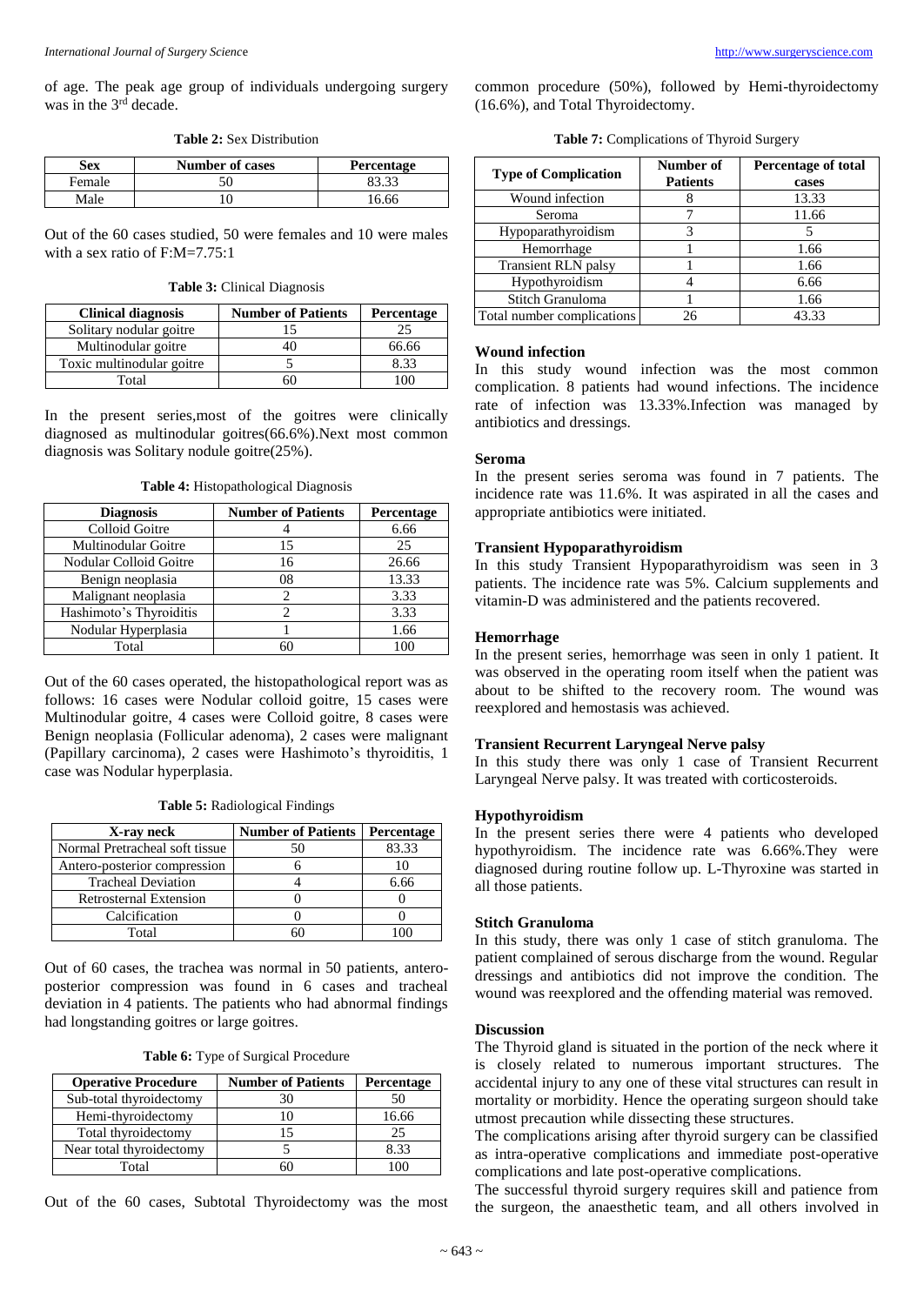giving holistic healthcare to the patient.

In the present study spanning 18 months (January 2017-July 2019), there were 60 thyroid surgeries performed and 26 complications were documented. The mortality in this series was zero. All the complications were appropriately managed with satisfactory patient outcome.

| <b>Wound infection</b> |  |
|------------------------|--|
|------------------------|--|

| <b>Studies</b>                | Year | <b>Number of cases</b> | Percentage |
|-------------------------------|------|------------------------|------------|
| Rosato <i>et al.</i> $^{[1]}$ | 2004 | 14.934                 | ).3        |
| Bergenfelz et al. $[3]$       | 2008 | 3660                   |            |
| Present series                | 2019 | ы                      | 9.         |

The incidence of wound infection in the present series was 13.33%.It is considerably high compared to the other studies.

The wound infection was noted mainly on the  $6<sup>th</sup>$  or  $7<sup>th</sup>$ postoperative day. Earliest seen on the 5<sup>th</sup> postoperative day (2) patients). There was erythema and induration around the suture line, associated with tenderness.

The most fluctuant part of the swelling was drained by removing the overlying sutures. Pus was sent for culture sensitivity and broad spectrum antibiotics were initiated and subsequently changed as per the culture reports. All the infections were superficial, and wound healing was achieved by secondary intention.

The average duration of hospital stay was 17.2 days and the maximum duration was 20 days (in 2 patients).

| <b>Studies</b>            | Year | <b>Number of cases</b> | Percentage |
|---------------------------|------|------------------------|------------|
| Suslu <i>et al.</i> $[4]$ | 2006 | 135                    |            |
| Present series            | 2019 | 60                     |            |

The incidence of seroma formation in the present series was 11.6%. This is comparable to the Kowalski series.

Seromas was detected around the 8<sup>th</sup> postoperative day (3 out of 6 cases). The earliest seroma was detected on the  $7<sup>th</sup>$ postoperative day.

The average duration of hospital stay was 16.1 days. The maximum duration of hospital stay was 18 days.

Most of the seromas were seen after subtotal thyroidectomy (5 out of 7 patients), 1 in total thyroidectomy, 1 in hemithyroidectomy.

All the cases which developed seromas had goitres whose one of the dimensions was greater than 6 cm.

All the seromas were aspirated and appropriate antibiotics were started. Healing was seen in all cases.

|  | Hypoparathyroidism |
|--|--------------------|
|--|--------------------|

| <b>Studies</b>                  | Year | <b>Number of cases</b> | Percentage |
|---------------------------------|------|------------------------|------------|
| Rosato <i>et al.</i> $[1 \& 2]$ | 2004 | 14.934                 | 8.3        |
| Erbil.Y <i>et al.</i> $^{[5]}$  | 2007 | 3250                   | 6.6        |
| Present series                  | 2019 | 60                     |            |

In the present study, the incidence rate of hypoparathyroidism was 5 % with 4 patients developing temporary hypoparathyroidism.

All the cases of hypoparathyroidism was seen in those who underwent total thyroidectomy. All the cases were temporary hypoparathyroidism because subsequent follow up showed normal serum calcium levels. This was attributed to temporary spasm of the vessels supplying the parathyroid glands and hence the resulting tetany.

**Hemorrhage**

| <b>Studies</b>                | Year | <b>Number of cases</b> | Percentage |
|-------------------------------|------|------------------------|------------|
| Rosato <i>et al.</i> $^{[1]}$ | 2004 | 14.934                 |            |
| Bergenfelz <i>et al.</i> [3]  | 2008 | 3660                   |            |
| Present series                | 2019 | 60                     | .66        |

In the present series hemorrhage was seen in 1 patient. The incidence rate was 1.66%. This is comparable to the Bhattacharya series.

The patient had underwent total thyroidectomy for multi-nodular goitre. The patient was in the operating room itself and was about to be shifted to the recovery room when it was noted that the drain was high. It was decided to re-explore the wound and bleeding was from the superior pedicle on the left side. The bleeding was controlled and the wound closed once again with a drain.

The post-operative stay in the hospital was 12 days.

**Recurrent Laryngeal Nerve Palsy**

| <b>Studies</b>                      | Year | <b>Number of cases</b> | <b>Percentage</b> |
|-------------------------------------|------|------------------------|-------------------|
| Rosato <i>et al.</i> <sup>[1]</sup> | 2004 | 14.934                 |                   |
| Erbil.Y <i>et al.</i> $^{[5]}$      | 2007 | 3250                   | 1.8               |
| Present series                      | 2019 | 60                     | 1.66              |

The incidence of recurrent laryngeal nerve palsy in the present series was 1.66%, with only 1 patient developing that complication. This is comparable to the Bhattacharya series. The patient had underwent Total Thyroidectomy for Multinodular goitre. It was a young male patient.

**Hypothyroidism**

| Study                      | Year | <b>Number of cases</b> | <b>Percentage</b> |
|----------------------------|------|------------------------|-------------------|
| Hedley <i>et al.</i> $[6]$ | 1983 | 170                    |                   |
| Present series             | 2019 | 6C                     | 6.66              |

The incidence of post-operative hypothyroidism in this study was 6.66 % (4 patients). This is not concordant with the other studies. This is because of the short period of follow up (the maximum period of follow up in this series was 12 months). The average period of follow up being 6.75 months.

#### **Stitch Granuloma**

There was 1 case of stitch granuloma out of the 60 cases operated. The incidence rate being 1.66%.The patient had undergone sub-total thyroidectomy for Hashimoto thyroiditis. The patient complained of serous discharge from the wound site 6 wk after the surgery. The patient was put on antibiotics and anti-inflammatory agents along with regular dressings. But there was no improvement. It was decided to explore the wound. On surgery the offending silk suture was removed. The patient recovered afterwards.

**Duration of Hospital stay (post-operative)**

|              | <b>Number of patients</b> | <b>Percentage</b> |
|--------------|---------------------------|-------------------|
| 5-9 days     |                           |                   |
| $10-14$ days |                           | 8.33              |
| $>15$ days   |                           | 16.66             |

Most of the patients were discharged within 5-9 days after surgery. Patients who had complications had their hospital stay extended for upto 18 days (Maximum in 1 patient).